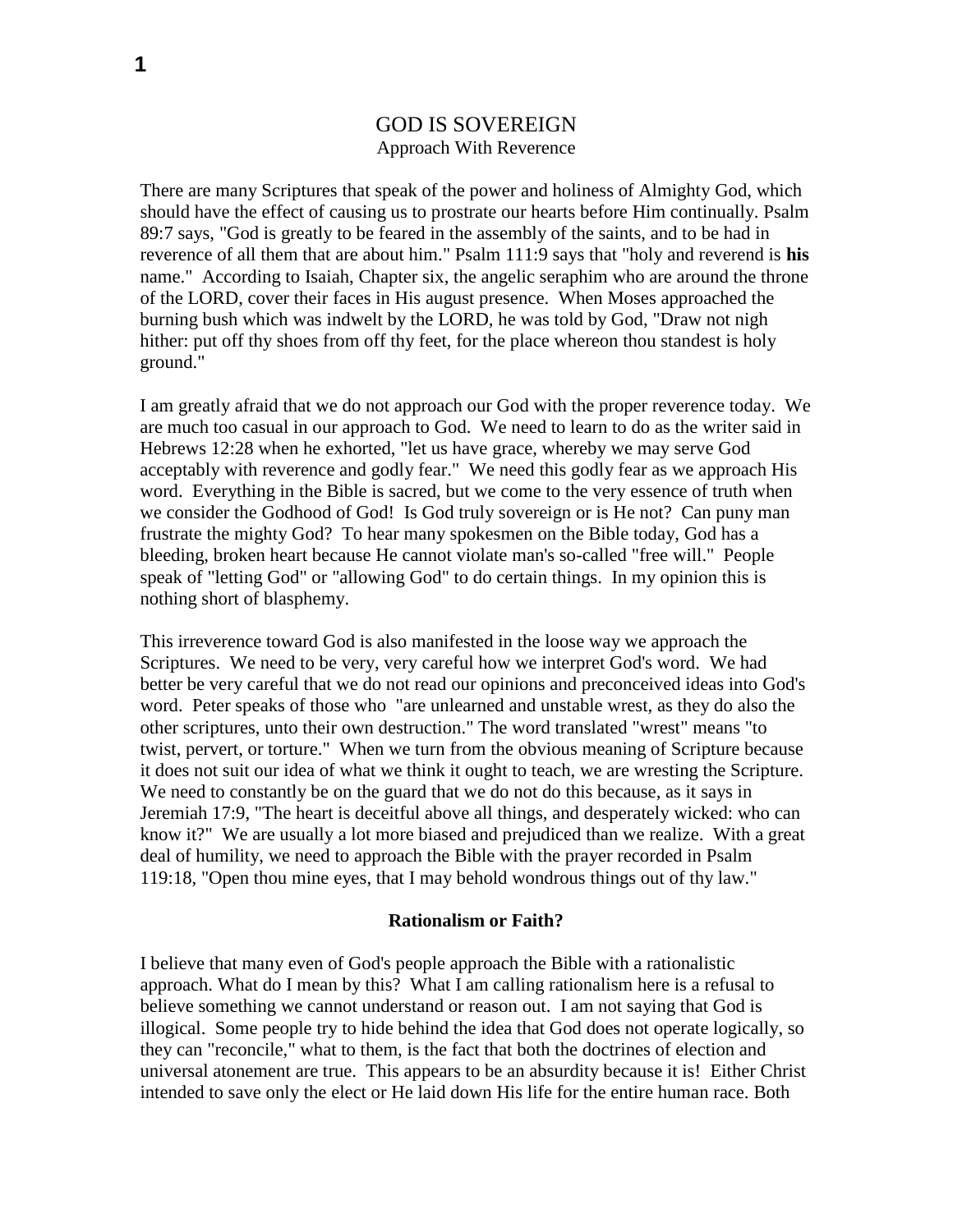cannot be true. To say that both are true would be illogical. But many people try to get around this by saying that God is not bound by the laws of logic. He acts above logic.

I deny this. God is not illogical. It is true that sometimes we cannot fathom the depths of his logical operations, but He is not illogical.

However, as just noted, while God is not illogical, His ways are so far above us as to defy perfect understanding on our parts. This is where trust or faith comes in. I often tell the people to whom I preach, when they face perplexing circumstances, that God never did tell us to **understand** Him; He told us to **trust** Him. When we take the rationalistic approach, we will not do this. If we cannot explain God's dealings in ways that we can understand, we will reject them. My dear brothers and sisters, this ought not to be! God is not irrational, but He is incomprehensible. The finite mind of man can never encompass nor fully comprehend the infinite mind of God. As the Scriptures say. in Isaiah 55:8,9," For my thoughts are not your thoughts, neither are your ways my ways, saith the LORD. For as the heavens are higher than the earth, so are my ways higher than your ways, and my thoughts than your thoughts."

Why am I making all these observations? I am making them because there are too many people I know who do not seem to be able to accept the **Biblical** doctrine of God's sovereign control of all things, because they cannot understand it. Without realizing it, they are approaching the Scriptures as rationalists.

# **Statement of the Doctrine**

I am now going to make a statement that I believe with all my heart because it is abundantly supported by the Scriptures. I do not fully understand this statement. I cannot fully explain it, but I get a great deal of comfort from believing it. I plan to show that I am on solid historical ground in my belief. This is what almost all Primitive Baptists used to believe. Around the turn of the century and a few decades before, there was a great controversy surrounding this doctrine. Finally there was a division in the ranks of the Primitive Baptists between what became known as the Absoluters and the Conditionalists. As so often happens in controversy, I believe that some of the brethren in each camp went to extremes and went into some degree of error as they strove to defend their side in the controversy. I believe that many of God's people began to come short of the Scriptures as they limited their belief of the extent of God's sovereignty. I do not believe that their motives were bad. I simply believe that they began to refuse to believe what they could not understand and explain. They became rationalistic in their approach to Scripture. When discussing the subject, they would use reasoning and hypothetical situations instead of confining themselves to the Scriptures. This is the approach that I used to take. I had an altogether too low view of the extent of God's sovereignty. I was so afraid of being branded an Absoluter that I came to the Scriptures with preconceived ideas. What a comfort when the Lord allowed me to just take the Scriptures for what they said and to quit trying to explain away things I could not understand.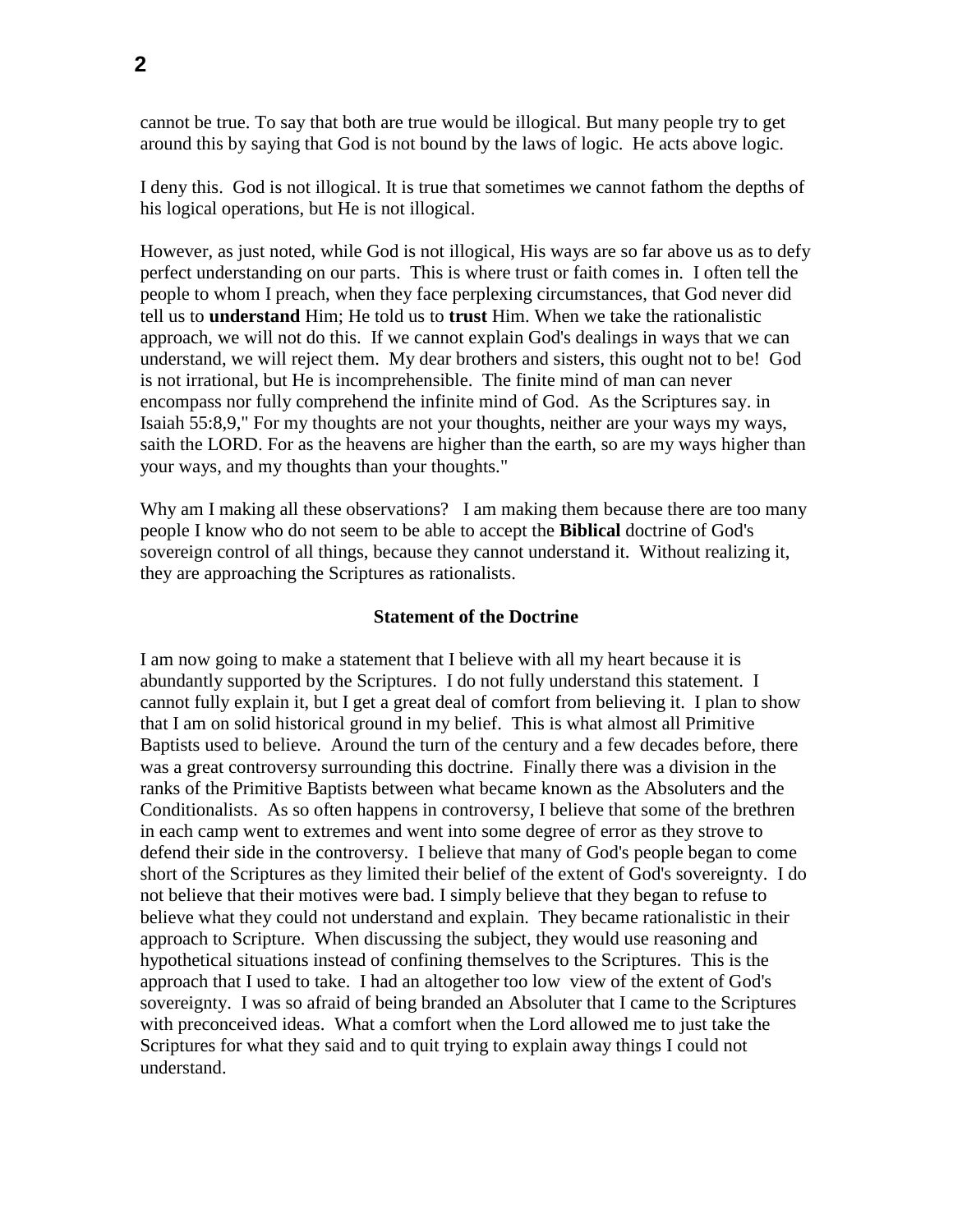Here is my statement: **I BELIEVE THAT GOD CONTROLS EVERYTHING TO A MINUTE DETAIL, YET HE IS NOT THE AUTHOR OF SIN**. I cannot explain this. I can explain around it a little, and I am going to try to do that right now, but I can only go as far as the Scriptures allow me to, and then I am going to have to stop. Nothing takes God by surprise. Nothing frustrates His purposes. God even uses the actions of sinful men to glorify Himself, yet He cannot be justly accused of making those men sin. He could have kept them from sinning, as He sometimes does, but in many cases He chooses not to. As the Psalmist says in Psalm 76:10, "Surely the wrath of man shall praise thee: the remainder of wrath shalt thou restrain." God lets sinful man's wrath go so far, uses it for His own purposes, and then restrains the remainder. If God so chose, he could always keep men from sinning against Him. When Sarah was in danger because of Abraham's lapse of faith, Abimelech was going to take her to be one of his wives, but God protected her. The only reason that Abimelech did not defile her, as God later said to him, was that "I also withheld thee from sinning against me: therefore suffered I thee not to touch her."

God could always do that if He desired to do so.

# **Scriptural Support**

What is my Scriptural support for the above statement? The Scriptures rightly understood, I believe teach this doctrine from Genesis to Revelation. However, I will limit myself to just a few proof texts.

As you examine this list of Scriptures please pray for an open mind:

Ephesians 1:11, "In whom also we have obtained an inheritance, being predestinated according to the purpose of him who worketh all things after the counsel of his own will."

Psalm 115:3, "But our God is in the heavens: he hath done whatsoever he hath pleased." Daniel 4:35," And all the inhabitants of the earth are reputed as nothing: and he doeth according to his will in the army of heaven, and among the inhabitants of the earth: and none can stay his hand, or say unto him, What doest thou?"

Proverbs 16:4,"The LORD hath made all things for himself: yea, even the wicked for the day of evil." [Note: This Scripture does not say that it was the Lord Who had made the wicked to be wicked. They are responsible for their own wickedness.]

Proverbs 16:33,"The lot is cast into the lap; but the whole disposing thereof is of the LORD."

Romans 11:36,"For of him, and through him, and to him, are all things: to whom be glory for ever. Amen."

Revelation 4:11,"Thou art worthy, O Lord, to receive glory and honour and power: for thou hast created all things, and for thy pleasure they are and were created."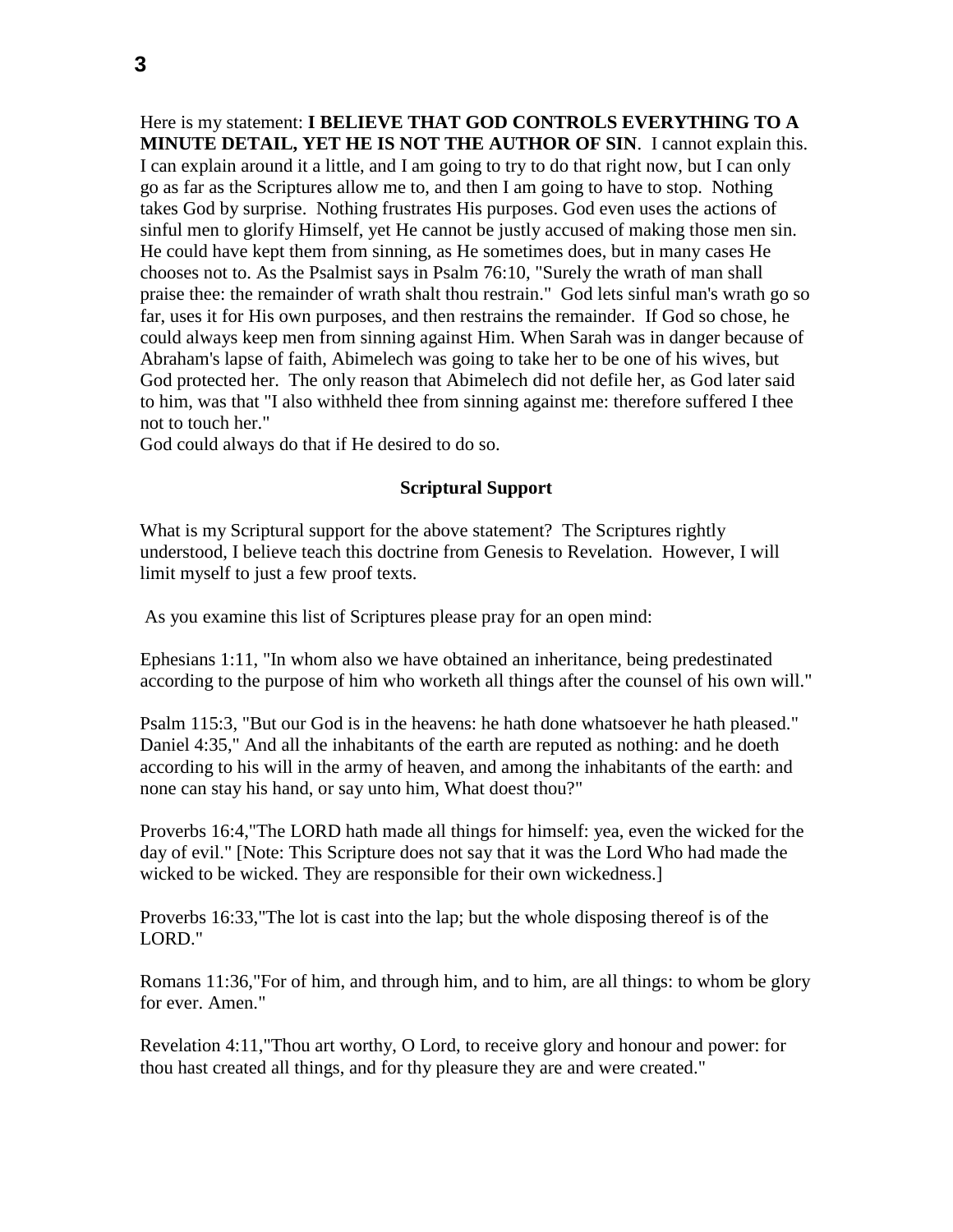This is a **very, very** incomplete list of Scriptures which, taken at face value, show that our God is definitely in control. I urge each of you to honestly look at them with as little bias as possible, and see what the Bible tells us about our Mighty Sovereign God. If there are any of you who really want to see what the Bible teaches on this subject, let me suggest a project for you. Read the entire Bible through with a pen or pencil and notebook at hand. Write down everything the Bible says that God has done. I think you will be amazed and greatly blessed.

#### **Some Examples from the Bible**

I want to give a text here for a reference point, and then look at some fascinating things from the word of God. Here is the text: Deuteronomy 29:29,"The secret things belong unto the LORD our God: but those things which are revealed belong unto us and to our children for ever, that we may do all the words of this law."

God has a **secret will** and a **revealed will**. God is not inconsistent, but it may **appear** that He is at times. We are obligated to live according to God's **revealed will**. That simply means we are to do what God has commanded us to do and not ask Him a lot of questions. For example, when someone I love becomes ill, it is my duty to pray for him, because God has told me to. It may or may not be God's will to heal that individual, but I am to do what God told me to do. David prayed for his son until it became obvious that it was not God's will for the son to live, because he died. After his death, David demonstrated a wonderful submission to the will of God.

### **Joseph**

Let me give a few interesting examples from Scripture. It is obvious that when Joseph's brothers sold him into slavery that they sinned. We cannot charge a Holy God with this sin. However God was in complete control of what happened and it was His secret will that this was the method whereby He would get Joseph into Egypt. All Bible readers are familiar with the following beautiful words that Joseph spoke to his brothers in Genesis 45:5,"Now therefore be not grieved, nor angry with yourselves, that ye sold me hither: for **God did send me before you** to preserve life." Joseph further told his brothers in Genesis 50:20,"But as for you, ye thought evil against me; but **God meant it unto good**, to bring to pass, as it is this day, to save much people alive." Brothers and sisters, this is awesome! Who can fully understand this? Who can fully explain this? Why can't we just believe it and rejoice in it and glorify God for it?

#### **Samson**

We find some very interesting things in the book of Judges concerning our subject. There was a case when Samson definitely violated the known will of God. God had forbidden the Israelites to marry among the heathen. One of several references to this is in Deuteronomy 7:3. Samson knew this. It was plain. However, he got out of fellowship with God and wanted to marry a Philistine woman. This grieved his mother and father and rightly so. They protested against this. Samson, however persisted. Then we read very interesting words from Judges 14:4,"But his father and his mother knew not that **it**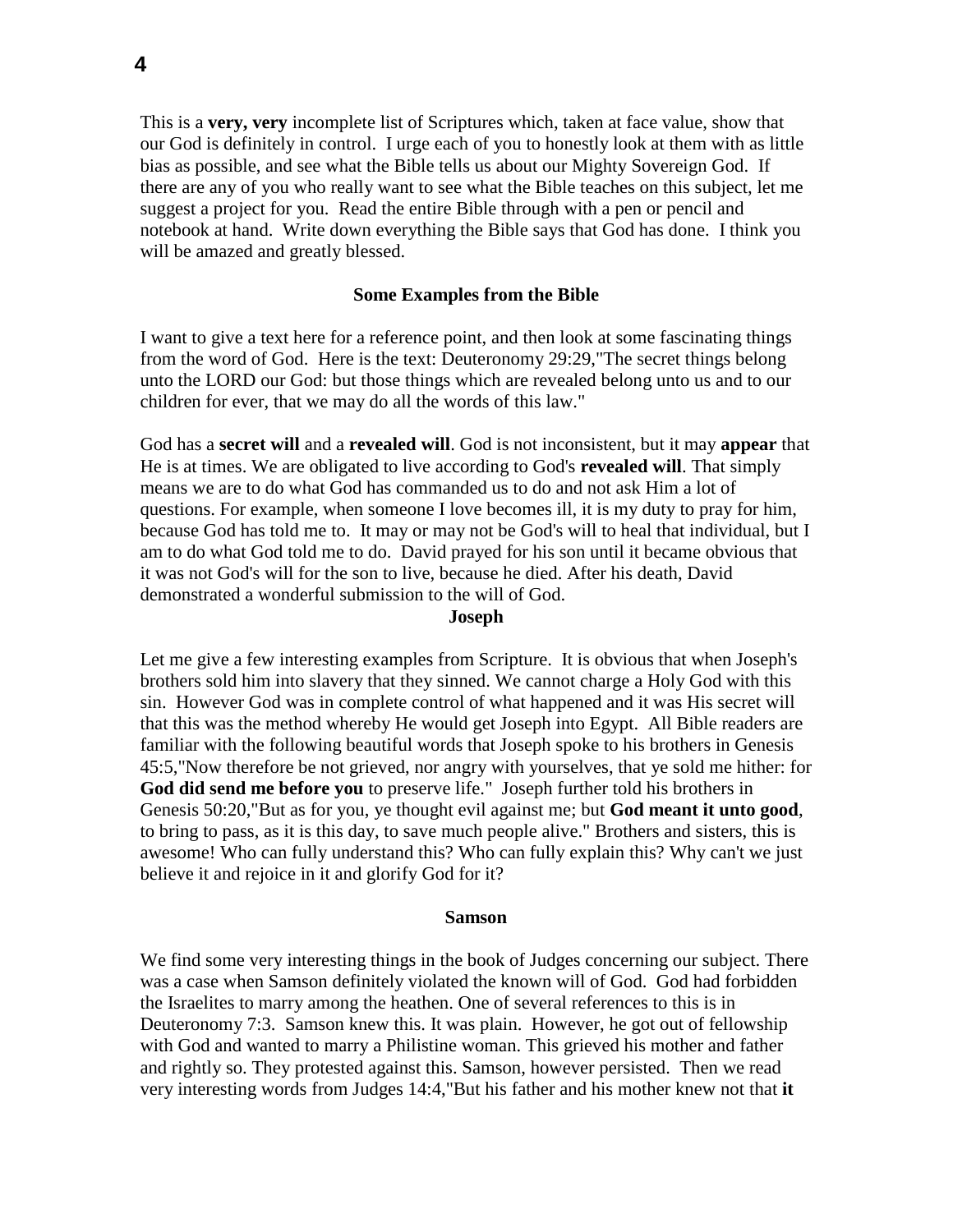was of the LORD, that he sought an occasion against the Philistines: for at that time the Philistines had dominion over Israel." God did not make Samson sin. However God used Samson's sin for His own wise purposes. God was in complete control of the situation, and no one can deny that in some sense Samson's attempt to marry this woman was of the Lord, because the Scripture says that it was. Samson killed quite a few of the Philistines as a result of his trying to marry this woman, and God used this to help throw off the yoke the Philistines had over Israel. In His secret will God used, but did not cause, Samson's sin.

### **David Numbers Israel**

To see the next example of God's amazing control, we must compare Scripture with Scripture. We must look at parallel accounts of the same event and glean from each account. We find recorded in 2 Samuel 24:1 this amazing language, "And again the anger of the LORD was kindled against Israel, and **he moved David** against them to say, Go, number Israel and Judah." As can be seen from the context, David sinned when he numbered Israel. He brought the judgment of God upon his nation by this act. He did wrong. Yet, the Scripture says that God moved him to do it! Does this mean that God is the author of David's sin? By this I mean, did God internally work in David's heart so as to make him sin? No, God did not! 1 Chronicles 21:1 explains how all this came about. It says, "And Satan stood up against Israel, and provoked David to number Israel." Here is how did God it; He turned Satan loose on David. God's anger had been kindled against Israel, no doubt, because they had displeased Him by disobeying his word. Likely David, too, had displeased God in some way. God just left David to his own strength and allowed Satan to tempt him. In this sense, God had moved David to number Israel and had used Satan to accomplish His wise and just purposes. This may not be a complete explanation, but it is probably about as far as our finite minds can go.

## **The Bow at a Venture**

The next example of God's amazing control of all events is found in 1 Kings, chapters twenty-one and twenty-two. Ahab was a very wicked king of Israel and had done many things to provoke God to holy wrath. He crowned his wicked deeds by causing the unjust death of righteous Naboth, so that the wicked monarch could have his vineyard. The Lord sent His prophet, Elijah, to pronounce judgment on Ahab. He told him that the dogs would lick his blood in the same place where they had licked Naboth's blood.

Time passed and Ahab, like many wicked men, may have thought that God had forgotten His judgment. Ahab prepared to go to battle against Syria and he asked the King of Judah, Jehoshaphat, to go to battle with him. Jehoshaphat wanted to inquire from the prophets of the Lord as to whether or not they should go to battle. Four hundred prophets told them to go on and they would have victory. Jehoshaphat was not satisfied and they called for the only one who proved to be a true prophet, Micaiah. Micaiah told them of a very strange vision that the Lord had allowed him to see. Some lying spirits had been allowed by the Lord to go and influence those false prophets so that they would lie about the situation. This does not make God a liar, nor does it make Him the author of a lie. The father of lies is the Devil, as one can learn from John 8. It does mean that God used the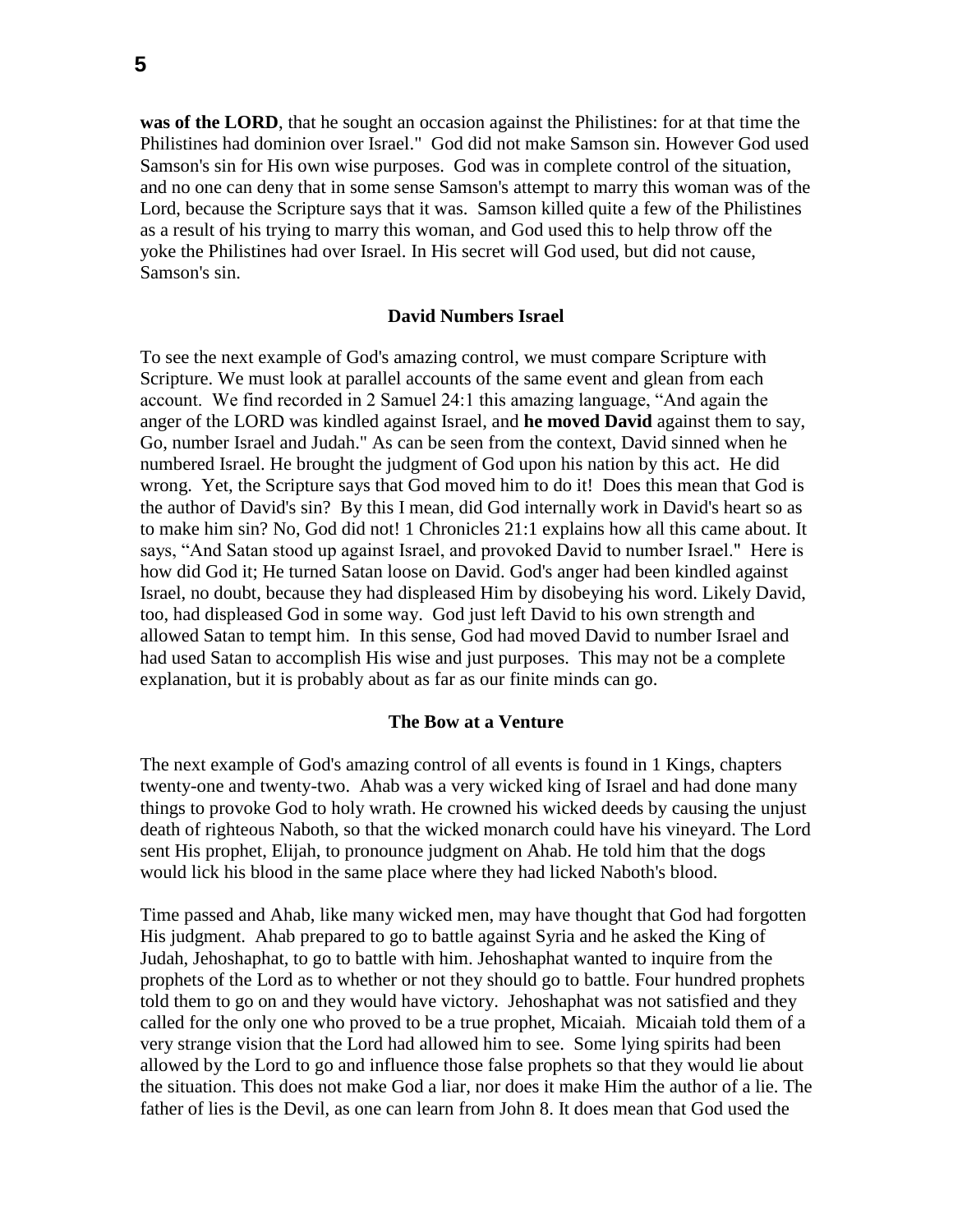lying spirits and the lying prophets to get Ahab to go to battle. God had determined that Ahab would fall in battle that day.

Look at God's awesome control of events as Ahab did fall in battle. The wicked king had taken every precaution to protect himself. He had disguised himself so as not to be a prominent target. However, "a certain man drew a bow at a venture, and smote the king of Israel between the joints of the harness." Now, dear friends, that man drew a bow at a venture as far as he was concerned. He did not even aim. He shot an arrow in the air. Look, however, at God's **complete and minute** control of this event. God controlled the archer's nerve impulses and muscular contractions, the angle of elevation of the bow, the direction and velocity of the wind, the direction and speed of Ahab's chariot, and a myriad of minute details! Is our God truly awesome or is He not? The arrow went into the only place where it could have penetrated Ahab's armor and struck its target. Ahab died **when**, **where**, and **how** God had determined that he would. God used lying spirits, sin, and sinful men to carry out his purposes, but He cannot be charged with their sin. Here, again, is probably about as far as our finite minds can go in considering this incident.

#### **Pharaoh**

One of the most awe inspiring passages of Scripture in the whole of the Bible is Romans 9:17,18, which says, "For the scripture saith unto Pharaoh, Even for this same purpose have I raised thee up, that I might shew my power in thee, and that my name might be declared throughout all the earth. Therefore hath he mercy on whom he will have mercy, and whom he will he hardeneth." Pharaoh thought that he was sovereign, but he found out the hard way that only the Lord, the Creator of all things, is sovereign! Yes, God raised Pharaoh up. He caused him to be born at a certain time and He placed him on the throne of Egypt. Before Moses ever went to Egypt on his mission of deliverance, the Lord spoke to him of Pharaoh, and He said, "**I will harden his heart**, that he shall not let the people go." (Exodus 4:21). Jehovah said again in Exodus 7:3,"And **I will harden Pharaoh's heart,** and multiply my signs and my wonders in the land of Egypt." The references to the hardening of Pharaoh's heart number around twenty in the book of Exodus. In the great majority, the Scripture simply says that God hardened Pharaoh's heart. If we are Bible believers, we simply have to accept what Scripture says and conclude that in some real sense God hardened Pharaoh's heart. However, this does not make God the author of Pharaoh's sin. In another real sense, Pharaoh hardened his own wicked heart. The Scripture says in Exodus 8:32 that "**Pharaoh hardened his heart** at this time also, neither would he let the people go." Here we have Pharaoh hardening his own heart, while in other places we have God hardening his heart. I believe it is talking about the same thing. God did not tempt Pharaoh to sin. James 1:13 says that "God cannot be tempted with evil, neither tempteth he any man." God did not make Pharaoh sin. However, God so controlled events, to a minute detail, that Pharaoh reacted in a sinful manner, and God was glorified by this. This is not a complete explanation, but a complete explanation of God's wonderful ways is not possible for our puny, finite minds. God has let us know just as much as He wants us to know. This is to cause us to worship Him, not to twist His plain words or to try to explain them away.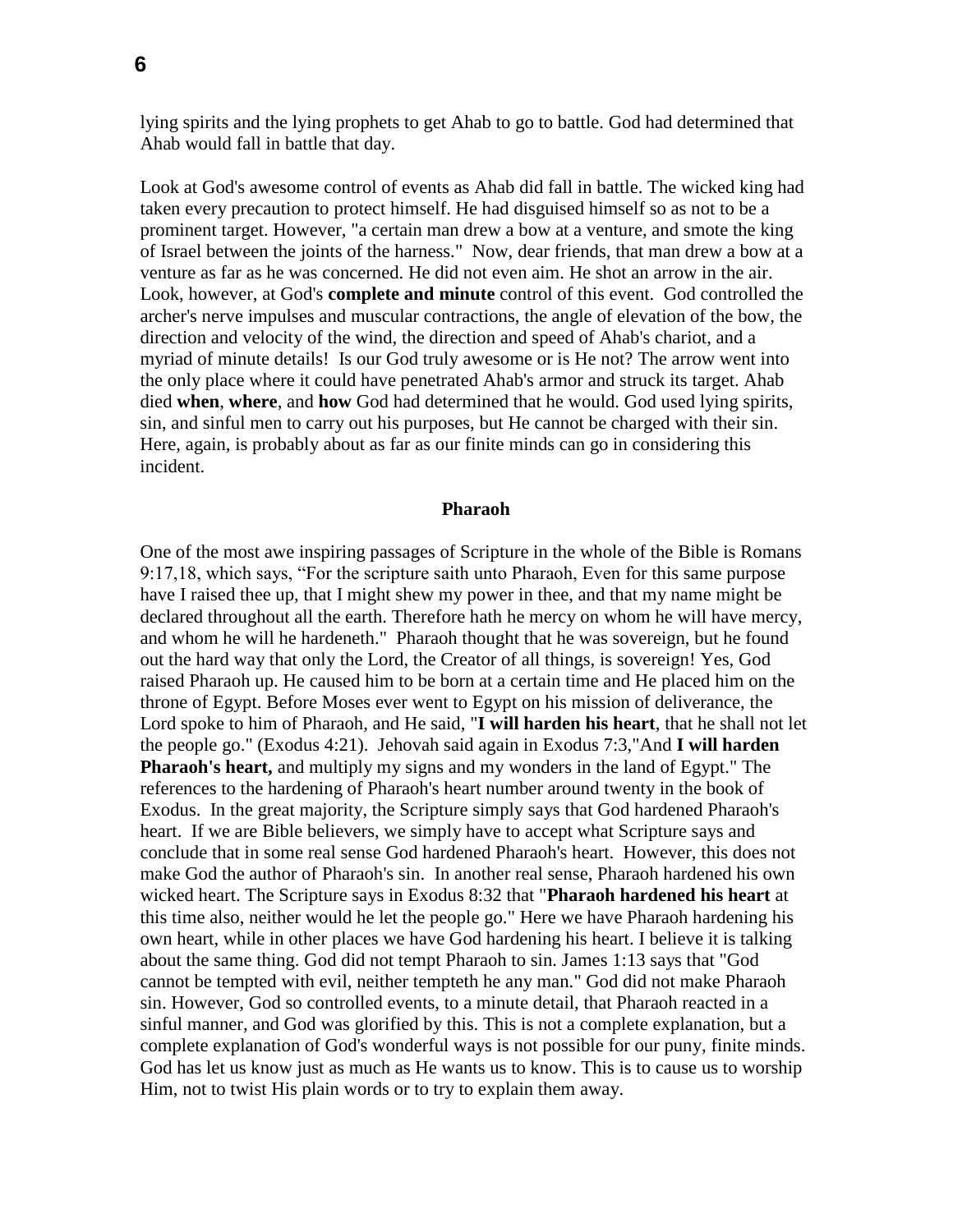# **The Crucifixion**

The most important event in the history of the world was what happened at Calvary. There the Lord Jesus Christ shed His precious blood and obtained complete and eternal salvation for all His elect children. There Satan was defeated and death was abolished for the sheep of His covenant. Even in this glorious, yet heart-rending event, the All Wise God used and overruled the actions of sinful men. This is, indeed awesome and incomprehensible, but it is the plain and unmistakable teaching of Scripture. The Bible plainly says in Acts 2:23, speaking of Christ, that, "Him, being delivered by the determinate counsel and foreknowledge of God, ye have taken, and by wicked hands have crucified and slain. . ." God delivered Christ, and wicked men slew Him. This was not an accident. This was according to prophecy. This was according to the Covenant of Redemption. Christ is referred to in Scripture as "the Lamb slain from the foundation of the world." None of this took God by surprise. God was in complete control of every minute detail. None of this was accidental. Many, many prophecies were fulfilled in detail.

When the early church was filled with the Holy Spirit on one occasion they broke forth into glorious praise, and this is what they said in Acts 4:26-28,"The kings of the earth stood up, and the rulers were gathered together against the Lord, and against his Christ. For of a truth against thy holy child Jesus, whom thou hast anointed, both Herod, and Pontius Pilate, with the Gentiles, and the people of Israel, were gathered together, For to do **whatsoever thy hand and thy counsel determined before to be done.**" Little children, let us not try to explain this away. Let us rather rejoice in the wonder of grace and in the infinite wisdom and power of God, whereby our complete and glorious salvation was accomplished. Yes, God used sinful men, but He was not the author of their sin. We cannot fully explain this, but I believe the best attempt to explain this that I have ever read was done by James Orr in his article on *Foreordination* in *The International Standard Bible Encyclopaedia*. Speaking of God's method of control, he says, "Man acts freely, as Nature acts necessarily, but it is God who appoints the time, place, and circumstances of the free act, permits its happening, and overrules it and its issues for the furthering of His own wise and holy ends." I don't know about you, but when I consider these things, I feel like falling on my face before *Jehovah- elyon* (the Lord, Most High).

# The Fulton Confession

I am saddened by the fact that many contemporary Primitive Baptists are quite ignorant of their history. They have a wonderful heritage and should become acquainted with it. In November of 1900, a large number of Primitive Baptist ministers representing probably a majority of the Primitive Baptist people in our nation met at Fulton, Kentucky. They unanimously endorsed the London Baptist Confession of Faith of 1689. They also added some explanatory footnotes to the original confession. I will quote just one of these footnotes to show what the majority of our ministers thought about the extent of God's control in 1900. Commenting on Chapter Five, *Of Divine Providence*, they said in their footnote, "We understand this section to teach that while God does not cause men to sin, nor is his predestination in its attitude to sin causative, yet that he exercises such a control